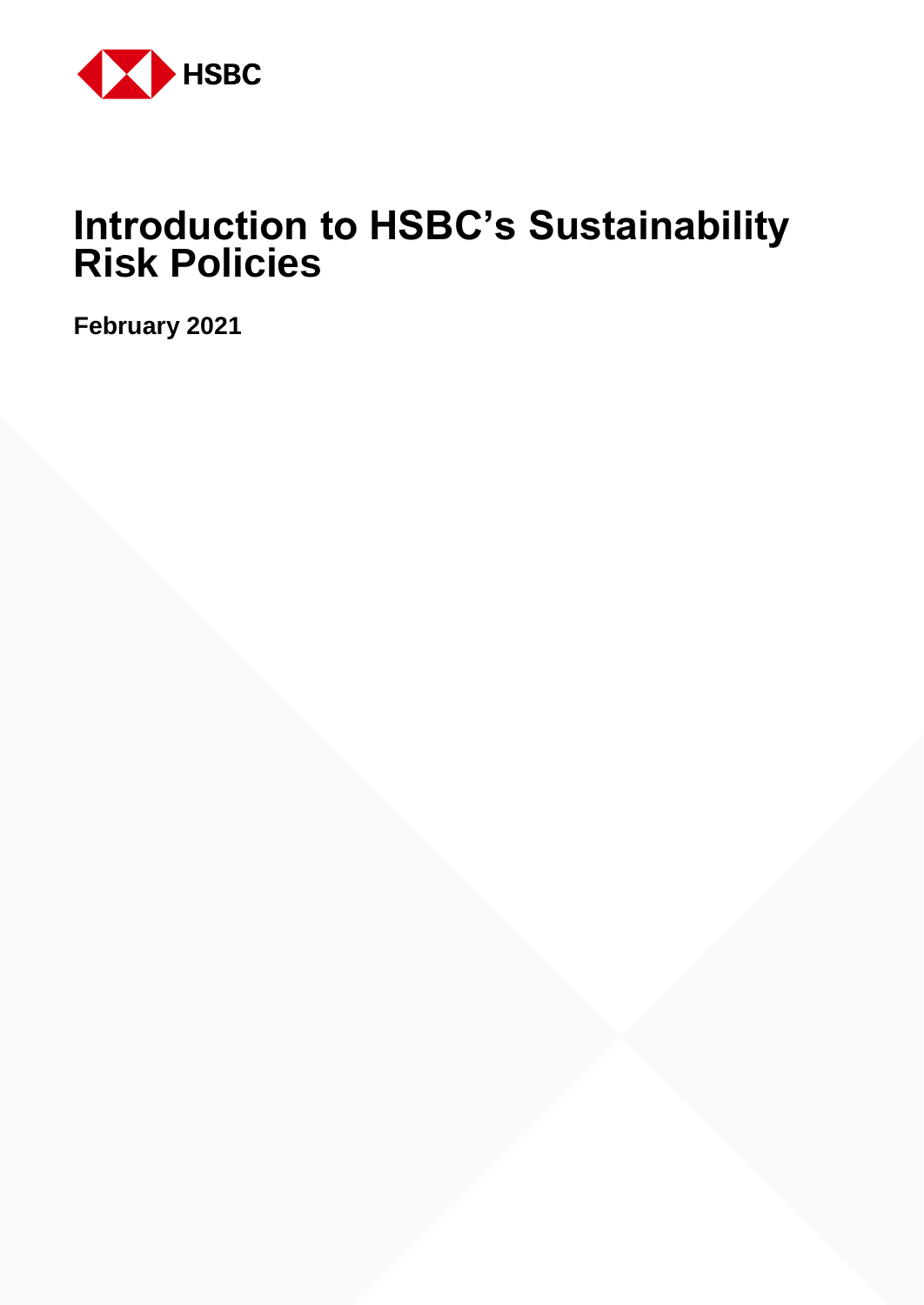## **Introduction to HSBC's Sustainability Risk Policies**

### **Purpose**

This Introduction explains the rationale, objectives and processes which underpin HSBC's sustainability risk policies. In turn, it helps external stakeholders to understand our policies and how we implement them. All information contained in the policies is correct as at the date of this document.

## **HSBC's approach**

The way we do business is as important as what we do. Our responsibilities to our customers, employees and shareholders, as well as to the countries and communities in which we operate, go far beyond simply being profitable. Continuing financial success depends, in part, on our ability to identify and address environmental, social and economic developments which present risks or opportunities for our business. This is consistent with HSBC's Group Values and, in particular, our aim to "do the right thing."

Our approach to sustainability risk was first introduced in 2002. Its objective is to ensure that the financial services which HSBC provides to its customers in support of economic development do not result in unacceptable impacts on people or the environment. We seek a balance of economic, social and environmental factors by following good international practice on environmental and social risks.

## **Policies**

HSBC focuses its policies on sectors which may have a high adverse impact on people or the environment and in which we have a significant number of customers. We consult customers, industry experts, shareholders and non-government organisations (NGOs) when developing our policies. The standards that we choose go beyond a requirement for customers to operate legally as that is our minimum expectation. Where possible, we introduce standards which will make a tangible difference to the type of business we support. We engage with customers, where appropriate, and support them in moving towards good practice, which is the most significant contribution we can make to sustainable development. However, we close banking relationships with customers where their activities in these sectors are and remain non-compliant with our risk policies.

HSBC's policies apply to business customers, the majority of which are managed in two Global Businesses: Commercial Banking and Global Banking and Markets. They apply to the main financing products which we provide, such as loans, trade finance and debt and equity capital market services. They do not apply directly to our asset management business, whose customer is the investor, resulting in a lower degree of influence over the investment itself. Our asset management business has a separate engagement policy on sustainability issues.

The policies are reviewed at intervals. They only address risk issues – and in a concise manner in order to support good implementation – so do not cover other support which HSBC provides, such as membership of and/or contributions to various certification schemes.

HSBC's sustainability risk policies form part of our broader reputational risk framework and comprise:

- Agricultural Commodities Policy
- Chemicals Industry Policy
- Energy Policy
- Forestry Policy
- Mining and Metals Policy
- World Heritage Sites and Ramsar Wetlands Policy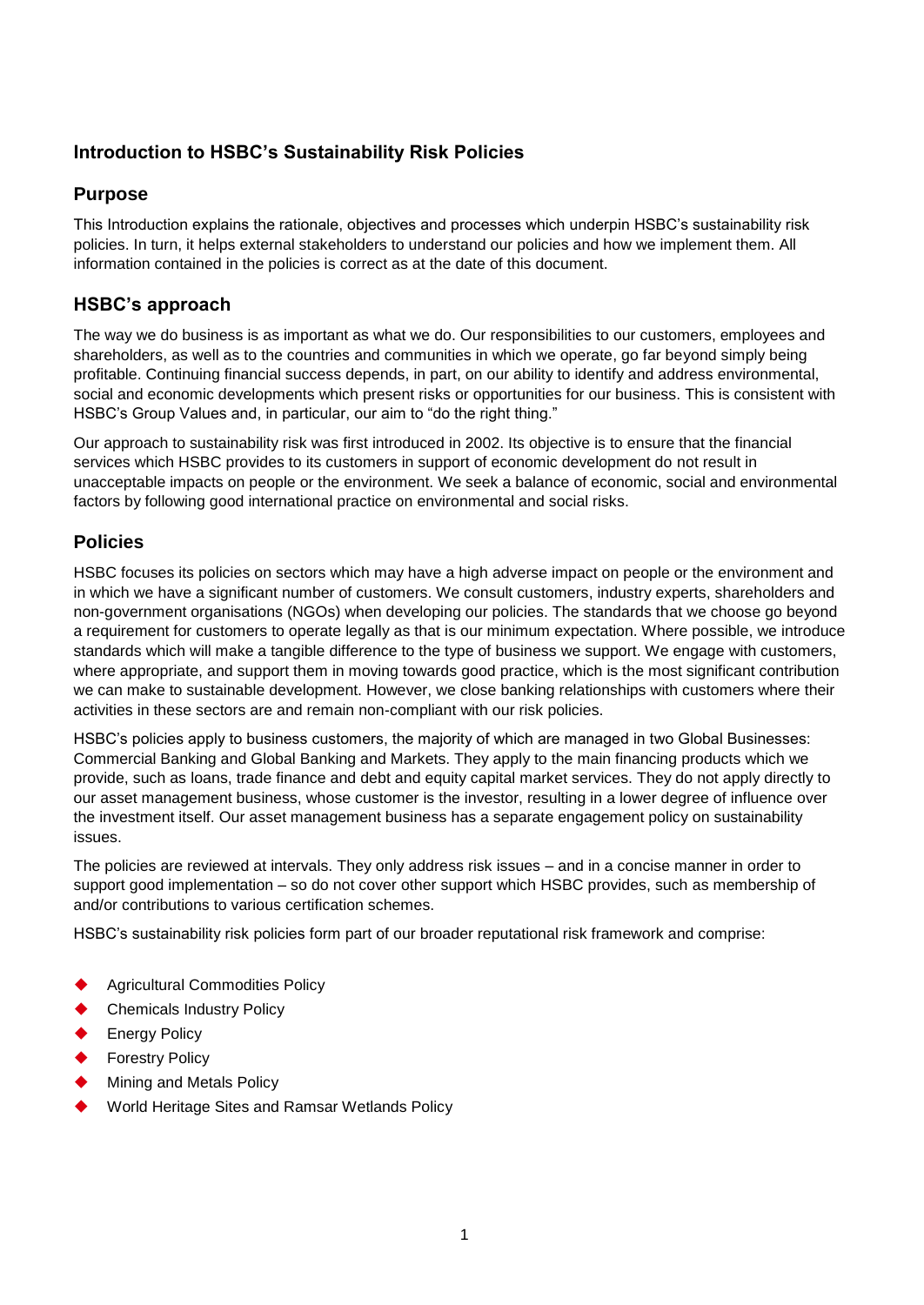We also have other policies – such as our Defence Equipment Policy – which are not sustainability risk policies and therefore not included in this Introduction.

HSBC also adopted the Equator Principles on 4 September 2003, which is a framework to manage environmental and social risk when financing large projects. These projects are frequently financed by several banks and over 100 institutions have now adopted the Principles. The Principles originally applied to specific project finance transactions, but HSBC voluntarily extended them to other projects that we finance. The Principles were extended generally in 2006 to include advisory work on projects and in 2013 to project-related corporate loans. The latest (fourth) iteration of the Equator Principles ("EP4") came into effect on 01 October 2020.

#### **Implementation**

HSBC's relationship managers are the primary point of contact for our customers and are responsible for checking whether our customers meet applicable policies. We use and support credible independent certification schemes where available and commission independent consultants under the Equator Principles.

Our own policies focus on two types of risk activity. Prohibited Business refers to activities we do not wish to finance. Restricted Business refers to activities which we may finance, but only if additional checks confirm they are responsibly managed. Restricted Business generally requires additional approvals (or "clearance").

Our analysis categorises customers and transactions in two ways.

- The business activity, where it falls under our policies, is given a Sustainability Risk Rating for its potential impact on people or the environment of High, Medium or Low
- The relevant customer is given a Sustainability Risk Rating according to whether it operates to a standard that meets our policy: Leader for exceeding our standards; Compliant for meeting our standards; Near-Compliant for being on a credible path towards our standards but without unacceptable impacts; and Non-Compliant for not meeting our standards in a material way. Relationships with Non-Compliant customers are closed. Complete closure takes longer where HSBC has committed to term loans which remain outstanding

We have a global network of more than 75 Sustainability Risk Managers, who generally work in the Risk function and who provide local guidance and expertise to relationship managers on the policies. We have a central Group Sustainability Risk team which provides a higher level of guidance. The central team is responsible for developing the policies and overseeing policy compliance and implementation. High-risk customer relationships or transactions require clearance by Group Sustainability Risk and are processed via HSBC's normal risk approval system.

Policies are approved by the Group Management Board.

#### **Transparency**

HSBC makes information available publicly to inform stakeholders of its policies and of its record in implementing them. The policies themselves are made available publicly and can be found on the Sustainability Risk page on HSBC.com.

We are often asked to comment on specific customers. We cannot do so because of our duty of confidentiality. Instead, we provide portfolio information on the number of, and trends in, customers meeting our policies. For example, we provide information annually on the number and type of Equator Principles transactions, and have previously provided information on the number of our customers in the palm oil sector as well as our exposure to customers involved in coal mining. Our annual Environmental, Social, and Governance (ESG) Report and the Sustainability risk page on HSBC.com give further details.

#### **Additional Notes**

This Introduction explains how HSBC approaches sustainability risk management. It is for the information of external stakeholders such as customers, shareholders and NGOs to help them to understand what HSBC is seeking to achieve. We hope our application of the policies may also lead to further developments in the management of potential risks to people and to the environment. Our sustainability risk policies are developed for